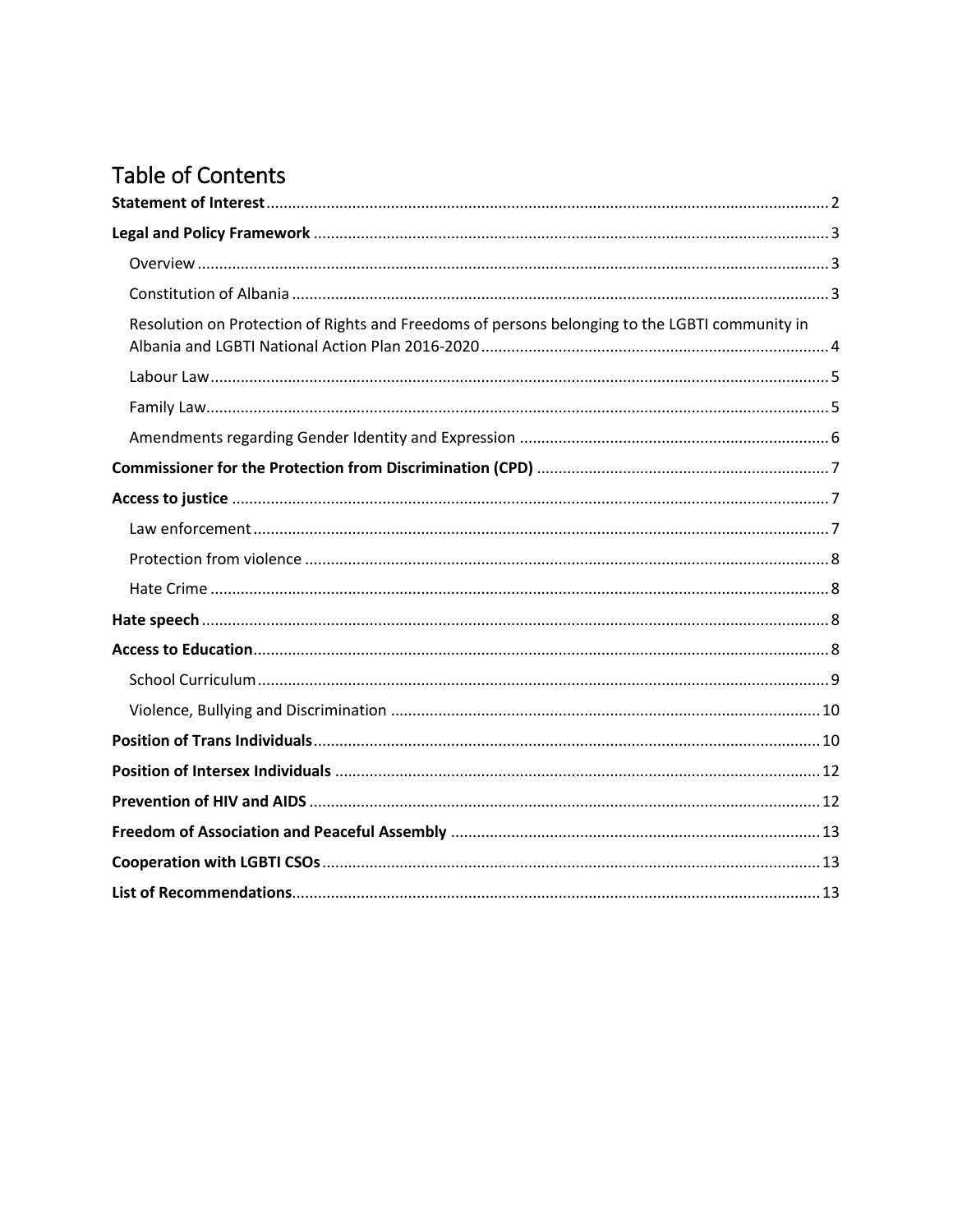### <span id="page-1-0"></span>Statement of Interest

- 1. ERA LGBTI Equal Rights Association for Western Balkans and Turkey in close partnership with its members: Aleanca LGBT, PINK Embassy Albania, Pro LGBT and Streha; and with technical support from ILGA World is submitting this Written Contribution to the 3<sup>rd</sup> Cycle of the Universal Periodic Review of Republic of Albania, which focuses on the position of LGBTI persons in the country.
- 2. ERA LGBTI Equal Rights Association for Western Balkans and Turkey<sup>1</sup>, is an umbrella regional association operating in 9 countries (Albania, Bosnia & Herzegovina, Croatia, Macedonia, Kosovo, Montenegro, Serbia, Slovenia and Turkey) with a current membership of 58 LGBTI organisations and objectives to strengthen capacities of LGBTI organisations in the region, lobby and advocate nationally, regionally and internationally for LGBTI rights and strengthen and improve the visibility of LGBTI movement and communities.
- 3. Aleanca LGBT<sup>2</sup> is an Albanian CSO that envisions a free from discrimination, open and equal Albanian society that embraces diversity and is inclusive of people of all sexual orientations and gender identities. The Mission is to: enhance and protect human rights, support, empower and increase the visibility of the LGBTI communities and LGBTI sex workers in Albania; strengthen advocacy tools and capacities to ensure meaningful participation on policy level and development and implementation of programs that addresses LGBTI and LGBTI sex worker's issues and to document the human rights abuses they face.
- 4. PINK Embassy Albania<sup>3</sup> is a non-profit organisation which works for the protection and advancement of the rights of LGBTIQ persons in Albania. Its work started in the mid-2000s with a group of LGBT activists close to CRCA Albania who worked for the first legal advancements regarding LGBT people and crafted PINK Embassy as a concept for the protection and advancement of the LGBTI rights.
- 5. Pro LGBT<sup>4</sup> aims to eliminate discrimination based on sexual orientation and gender identity by raising awareness of the general public, including through alternative media and progressive public displays, advocating for the improvement of the legal framework and strengthening the LGBTI community itself, encouraging the cooperation with other actors of civil society and aspiring to give optimistic messages throughout our work.
- 6. Streha<sup>5</sup> is a CSO from Albania supporting LGBTI youth through multi-disciplinary service programs that will help them in overcoming their family difficulties and society barriers, with the great purpose of being integrated as equal individuals within society.
- 7. International Lesbian and Gay Association ILGA (International lesbian, gay, bisexual trans and Intersex Association)  $6 -$  the International LGBTI Association, is the world federation of national and local organisations dedicated to achieving equal rights for LGBTI people across the globe, established in 1978.

 $\overline{\phantom{a}}$ 

<sup>&</sup>lt;sup>1</sup> For more information about ERA, please visit the website: [http://www.lgbti-era.org](http://www.lgbti-era.org/)

<sup>&</sup>lt;sup>2</sup>For more information about Aleanca LGBT, please visit the website[: http://www.aleancalgbt.org/en/](http://www.aleancalgbt.org/en/)

<sup>&</sup>lt;sup>3</sup> For more information about PINK Embassy Albania, please visit the website[: http://www.pinkembassy.al/en](http://www.pinkembassy.al/en)

<sup>4</sup> For more information about Pro LGBT, please visit the website[: http://historia-ime.com](http://historia-ime.com/)

<sup>&</sup>lt;sup>5</sup> For more information about Streha, please visit the website[: http://strehalgbt.al/?lang=en](http://strehalgbt.al/?lang=en)

<sup>&</sup>lt;sup>6</sup> Organization with ECOSOC consultative status. For more information about ILGA World, please visit the website: [www.ilga.org](http://www.ilga.org/)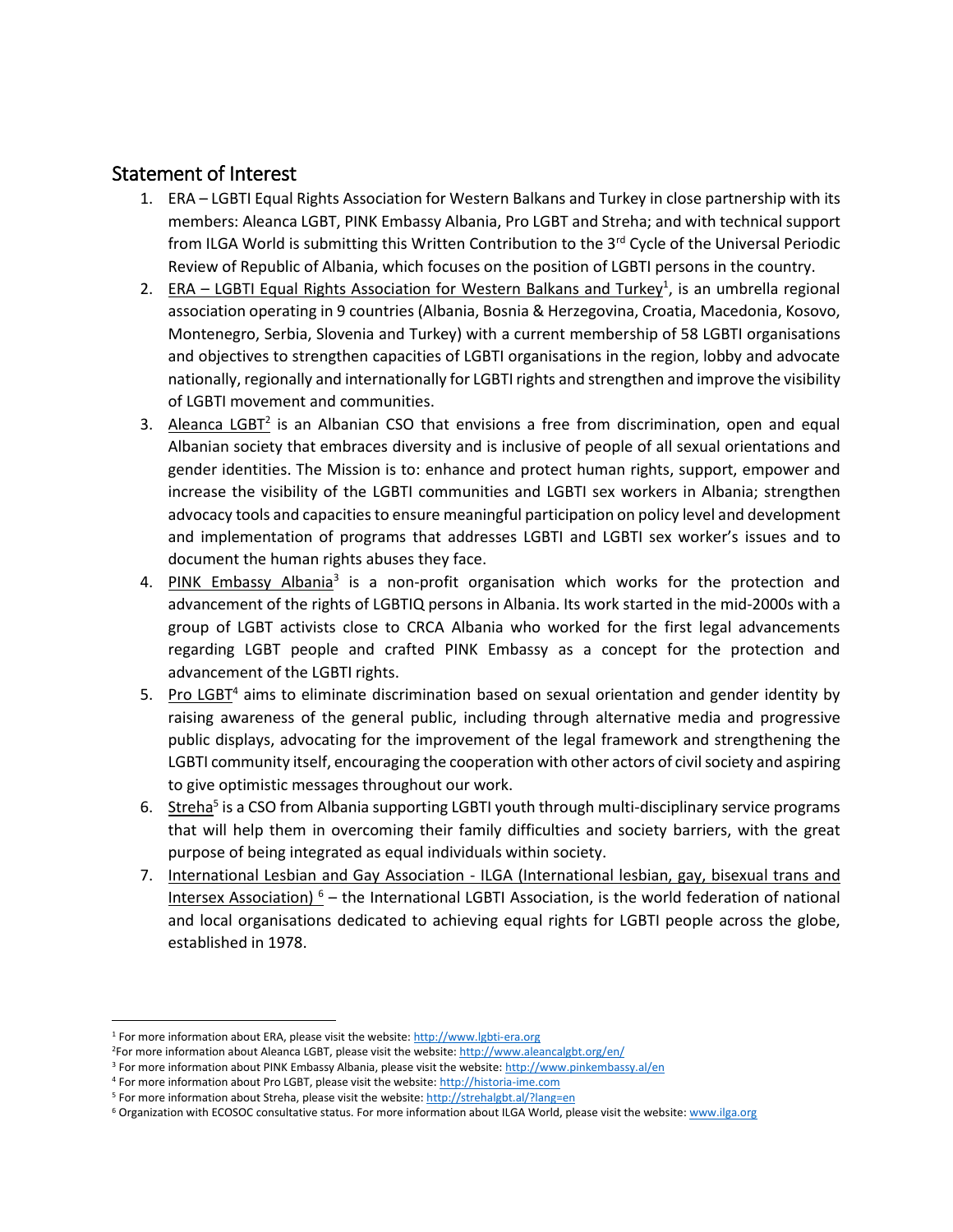# <span id="page-2-0"></span>Legal and Policy Framework

<span id="page-2-1"></span>Overview

- 8. During the previous review<sup>7</sup> of Albania, Albania stated it had joined the global fight against discrimination on the basis of gender and sexual orientation, and measures were being implemented in collaboration with relevant government structures, civil society, international organizations, academia and independent institutions, including legislative review, public awareness activities, and capacity-building among police, social workers and health workers. Awareness-raising activities had previously taken place during the week against homophobia, which had resulted in increased public awareness.
- 9. During Cycle II of the UPR Albania received 3 SOGI recommendations. Argentina recommended<sup>8</sup> to study the possibility of strengthening the measures to fight discrimination, in order to eradicate the trend and/or the dissemination of stereotypes that lead to discrimination on the grounds of sexual orientation.
- 10. The authorities have been working modestly in this regard. Few campaigns and awareness meetings have been organised by the LGBTI organisations but mostly the Government, especially at the local level, has shied away from actively working to eradicate stereotypes that lead to discrimination.
- 11. France recommended<sup>9</sup> to intensify efforts in the fight against all forms of discrimination, in particular against lesbian, gay, bisexual, transgender and intersex persons (LGBTI) and minorities, by fully implementing the Law on Protection against Discrimination (LPD), while Portugal recommended<sup>10</sup> to continue to take steps to fully implement the LPD in relation to discrimination based on sexual orientation and gender identity (SOGI).
- 12. In overall, the authorities and the Commissioner for Protection from Discrimination (CPD) have been working to fully implement the law, but yet because of discrimination, lack of training and general awareness many institutions are far from implementing the law. Health care professionals, teachers and police largely remain uninformed on the legislation and how to implement it.

#### <span id="page-2-2"></span>Constitution of Albania

- 13. Albania's Constitution<sup>11</sup> does not offer specific protection to LGBTI persons. Though the Article 18 states the grounds for prohibition from discrimination it does not mention SOGI.
- 14. In 2017 the Albanian Parliament proposed several amendments to the Constitution. One of the proposed changes was to modify Article 18 and to add to the text words "SOGI". Despite positive expectations, several MPs attacked this change using hate speech and discrimination against LGBTI people<sup>12</sup>. Several religious leaders shared publicly their negative position on such changes<sup>13</sup>. Few days before the approval of the constitutional changes, the governing party retracted their

 $\overline{a}$ <sup>7</sup> Report of the Working Group on the Universal Periodic Review, A/HRC/27/4, paragraph 104.38.

<sup>&</sup>lt;sup>8</sup> Report of the Working Group on the Universal Periodic Review, A/HRC/27/4, paragraph 101.

<sup>9</sup> Report of the Working Group on the Universal Periodic Review, A/HRC/27/4, paragraph 105.13.

<sup>&</sup>lt;sup>10</sup> Report of the Working Group on the Universal Periodic Review, A/HRC/27/4, paragraph 105.14.

<sup>11</sup> *Constitution of Albania*, Law No 9904, date 21.4.2008, last amended by Law No 76/2016, date 22/7/2016, Article 18 states: Official Journal: <http://www.qbz.gov.al/kushtetuta.html>

<sup>&</sup>lt;sup>12</sup> Statement from PINK Embassy on the matter[: http://www.pinkembassy.al/en/hate-will-never-move-forward-citizens-and-nations;](http://www.pinkembassy.al/en/hate-will-never-move-forward-citizens-and-nations) and more info (in Albanian) available here[: http://www.gazetadita.al/mesila-doda-me-kembenguljen-tone-u-shfuqizua-neni-per-martesat-gay/](http://www.gazetadita.al/mesila-doda-me-kembenguljen-tone-u-shfuqizua-neni-per-martesat-gay/) 13 More info available here (in Albanian)[: http://www.gazetatema.net/2016/07/22/kush-i-tradhetoi-lgbt-shba-be-avokati-i-popullit-apo](http://www.gazetatema.net/2016/07/22/kush-i-tradhetoi-lgbt-shba-be-avokati-i-popullit-apo-llogaritjet-politike/)[llogaritjet-politike/](http://www.gazetatema.net/2016/07/22/kush-i-tradhetoi-lgbt-shba-be-avokati-i-popullit-apo-llogaritjet-politike/)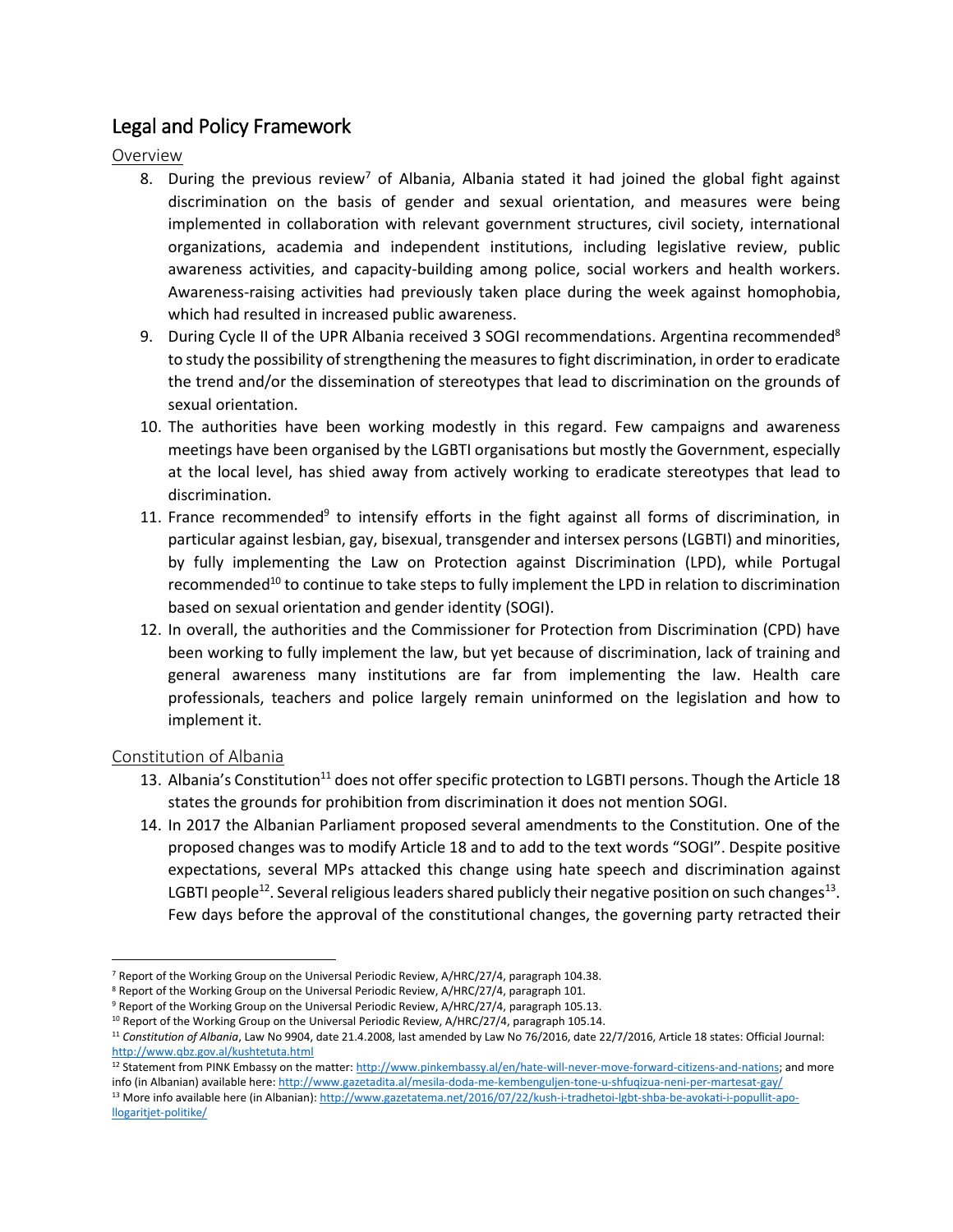support for the changes in the article 18 of the Constitution and as a consequence the article was not amended.

### <span id="page-3-0"></span>Resolution on Protection of Rights and Freedoms of persons belonging to the LGBTI community in Albania and LGBTI National Action Plan 2016-2020

- 15. On May 7<sup>th</sup> 2015, the Albanian Parliament passed a resolution entitled "On Protection of Rights and Freedoms of persons belonging to the LGBT community in Albania<sup>14</sup>"(the Resolution). The Resolution details a number of legal and policy reforms that the Albanian government should undertake to improve the living conditions of LGBTI people. Among the recommendations were the adoption of a national LGBTI action plan, diversity training for teachers and greater support for the Ombudsman and CSOs.
- 16. Based on the recommendations made during Albania's EU accession process, as well as on the Council of Europe Committee of Ministers' recommendation "On measures to combat discrimination on grounds of SOGI", the resolution was passed, which was followed by the adoption of the LGBTI National Action Plan 2016-2020 (NAP). Further, the Resolution urged the revision of the legal framework in the area of human rights. It approved the recommendations of the PA in relation to amendments of the Labour Code<sup>15</sup>.
- 17. The Resolution, apart from calling upon Ministry of Education and Sport (MoES) to train teachers and other education workers to ensure better protection of LGBTI persons, called for effective prohibition of discrimination on the grounds of SOGI and for greater institutional cooperation with LGBTI organisations in order to combat homophobia and transphobia. Additionally, the Resolution called on the Ministry of Social Welfare and Youth (MoSWY) to conduct inspections on the implementation of anti-discrimination provisions by employers, in order to guarantee their practical implementation. Further, the resolution nominated the Ombudsman to monitor observation of the fundamental and constitutional rights of LGBTI persons in Albania. At the end, the Resolution called for government support to CSOs.<sup>16</sup>
- 18. Ever since only few trainings have taken place by organisations like Council of Europe (CoE) and LGBTI CSOs, training teachers and students. MoSWY then and now Ministry of Health and Social Protection have lacked initiative to conduct any inspections on the implementation of antidiscrimination provisions by employees. Only few meetings following the NAP have happened between the ministry, CSOs and other actors as part of the NAP. The institutional cooperation has been improved and CSOs have gained importance.
- 19. By adopting the NAP, Albanian LGBTI citizens benefit from the protection of two National Human Rights Institutions: the People's Advocate (Ombudsman) and the CPD, even though the policies of Albania urge institutions and private establishments to comply with anti-discrimination laws. These achievements in policy and legislation have led to a contradictory situation combining an outward appearance of legal protection and higher visibility of LGBTI persons with hostility and discrimination still prevalent within key institutions. The government lacks the capacity to

l

<sup>14</sup> *Parliament of the Republic of Albania (2015) Resolution on the protection of the human rights and freedoms of LGBTI people,*  [http://www.qbz.gov.al/botime/fletore\\_zyrtare/2015/PDF-2015/77-2015.pdf](http://www.qbz.gov.al/botime/fletore_zyrtare/2015/PDF-2015/77-2015.pdf)

<sup>&</sup>lt;sup>15</sup> In compliance with Article 10 of Directive 2000/78/EC of the European Commission

<sup>16</sup> Being LGBTI in Albania, Merita Poni, UNDP Albania Country report 2017, p. 39,

[http://www.eurasia.undp.org/content/rbec/en/home/library/democratic\\_governance/being-lgbti-in-eastern-europe--albania-country](http://www.eurasia.undp.org/content/rbec/en/home/library/democratic_governance/being-lgbti-in-eastern-europe--albania-country-report.html)[report.html](http://www.eurasia.undp.org/content/rbec/en/home/library/democratic_governance/being-lgbti-in-eastern-europe--albania-country-report.html)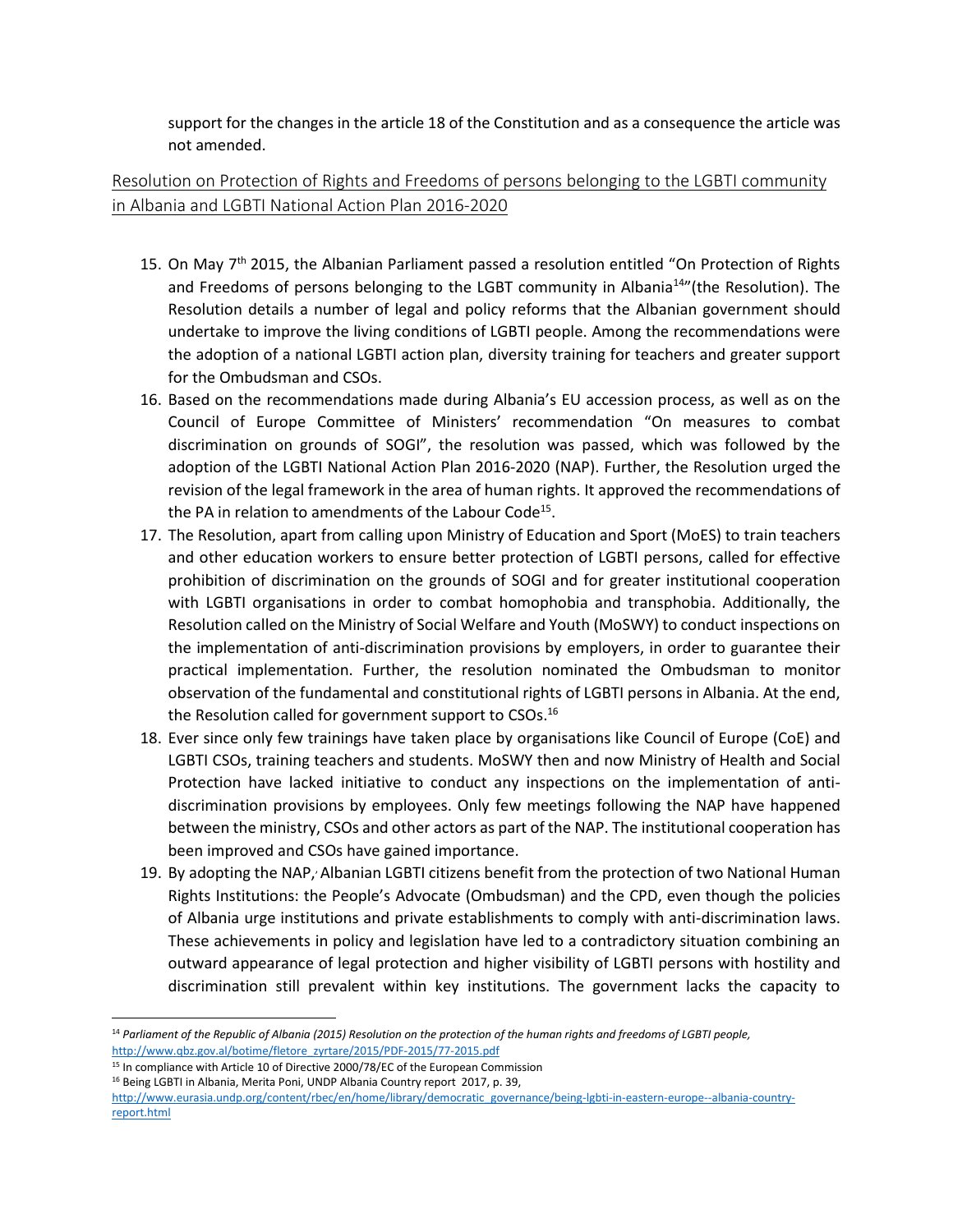implement policies and laws that can benefit LGBTI persons. There is little awareness-raising among civil servants, health professionals and law enforcement officers about the rights of LGBTI persons and discrimination on the grounds of SOGI.

- 20. The importance of raising awareness among teachers and students on LGBTI issues is clearly stated in both the Resolution and the NAP. This awareness raising meetings are foreseen in the third priority area of NAP, where employment, education, health, housing and sport are included. Based on that, a series of trainings were held in Tirana high schools as discussions amongst students, activists, school teachers and school psychologists. These trainings sparked a series of openly discriminatory reactions and hate speech by different politicians and important media actors.
- 21. Even though this debate was on for about a week, it was disappointing that there was no official statement from the Ombudsman and the CPD, that have repeatedly recommended the improvement of school curricula and training of teachers, in order to educate children in a safe environment. The controversy stopped the remaining trainings for high schools that were supposed to be delivered with the support of Municipality of Tirana and Ministry of Health and Social Protection, which was very disappointing.

#### <span id="page-4-0"></span>Labour Law

- 22. During the Cycle II of Albania<sup>17</sup>, the State delegation stated there were proposals to amend the Labour Code to broaden the concept of non-discrimination on the basis of SOGI in matters of employment and vocational training.
- 23. The Labour Code<sup>18</sup> amended in December 2015<sup>19</sup>, prohibits discrimination in employment and professions on the grounds of SOGI. Article 9 defines discrimination as any differentiation, exclusion or preference threatening the individual right to be equal in terms of employment and treatment. Article 32 states that moral and sexual harassment and derogatory comments against the employee's dignity and personality are prohibited.
- 24. Despite the positive amendments the reality shows that LGBTI persons face high levels of discrimination by employers. In 2017, Alliance LGBT reported 43 cases of discrimination in workplaces and/or job recruitment and selection. These included cases of LGBTI people having difficulties in finding work because of stigma and prejudice; experiencing sexual harassment during job interviews; or being fired because their employer has found out about their LGBTI status.

#### <span id="page-4-1"></span>Family Law

- 25. During the Cycle II<sup>20</sup> of Albania, the State delegation stated there were proposals to amend the Family Code concerning cohabitation for LGBTI persons.
- 26. The Albanian Constitution does not prohibit same-sex marriage. Article 53 states that everybody has the right to get married and have children. However, the Family Code of Albania defines marriage only between a man and a woman.

 $\overline{\phantom{a}}$ <sup>17</sup> Report of the Working Group on the Universal Periodic Review, A/HRC/27/4, paragraph 101.

<sup>&</sup>lt;sup>18</sup> Labour Code of the Republic of Albania, Law No. 7961, dated 12.07.1995, last amended 2015[, http://www.qbz.gov.al/Kode](http://www.qbz.gov.al/Kode-pdf/Kodi%20i%20Punes-2016-qershor.pdf)[pdf/Kodi%20i%20Punes-2016-qershor.pdf](http://www.qbz.gov.al/Kode-pdf/Kodi%20i%20Punes-2016-qershor.pdf)

<sup>19</sup> The law entered into force in June 2016.

<sup>&</sup>lt;sup>20</sup> Report of the Working Group on the Universal Periodic Review, A/HRC/27/4, paragraph 101.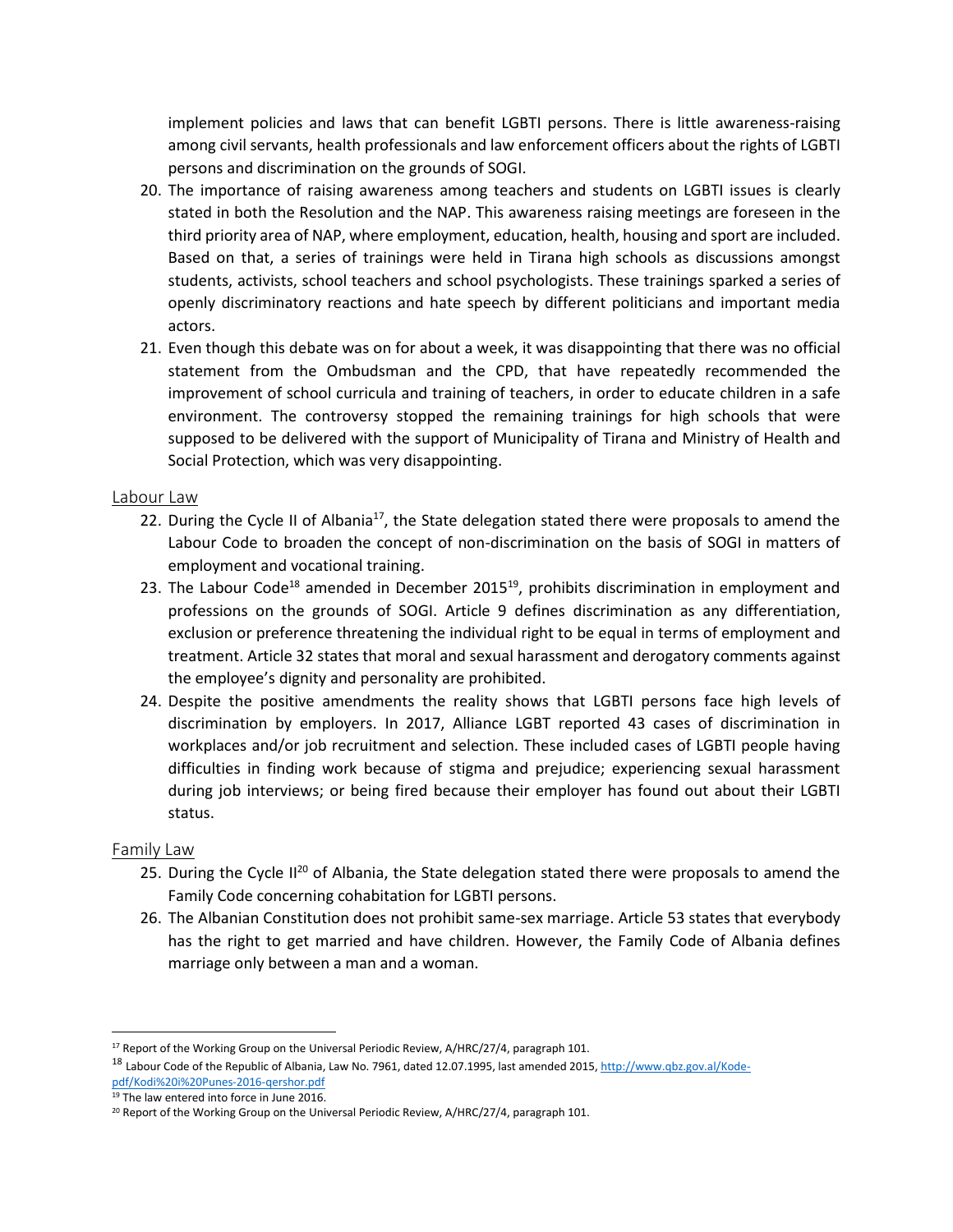- 27. Albania didn't take any steps to amend the Family Law regarding cohabitation of the LGBTI persons, despite the fact that the MoSWY (now Ministry of Health and Social Protection) drafted legal proposals for the changes to take place. The situation from the policy makers side remains the same, even though from the side of LGBTI CSOs the advocacy continues through debates and lobbying.
- 28. LGBTI organizations in the country have asked the Albanian government to recognize same-sex couples and their right to enter into civil unions. The request has been to amend articles 163 and 164 of the Family Code to allow for gender neutral cohabitation and to recognize the rights of same-sex couples in related to property, inheritance and health/social insurance. Until now the Albanian government has failed to approve this request and take it to Parliament.
- 29. On 17 May 2018, PINK Embassy Albania asked the Parliament and the Ministry of Justice (MoJ) to open the discussion on equal marriage as required by the Albanian Constitution for third year in a row, in an open letter sent to all the parliamentary groups and the Minister $^{21}$ . The Parliament and the Minister of Justice answered that the discussion will be open only when other changes to the Family law take place. Albania is currently overhauling its justice system and many major laws are changing including the Family Code. However, there is no deadline on when such changes shall take place.
- 30. Ombudsman<sup>22</sup> and CPD<sup>23</sup> have made requests to MoJ for amendments of Family Code. In December 2013, LGBTI CSOs asked the MoSWY to support the legal recognition of same-sex civil unions.<sup>24</sup> MoSWY forwarded that request to the MoJ in 2014.<sup>25</sup> To date, the MoJ has not begun any initiative to amend the Family Code. The legal recognition of same-sex partnership in Albania was also supported by the Council of Europe, during the implementation of the first National Action Plan on LGBTI people 2012-2014.<sup>26</sup>
- 31. The Family Law does not guarantee the right of LGBTI couples to adopt or have children via artificial insemination. This limits some patrimonial rights.

#### <span id="page-5-0"></span>Amendments regarding Gender Identity and Expression

- 32. During the previous review<sup>27</sup> of Albania, The Netherlands welcomed Albania's commitment to promoting equal rights for lesbian, gay, bisexual and transgender persons and preventing discrimination, and hoped that would lead to legislative amendments regarding gender identity, gender expression and hate speech.
- 33. In May 2018, PINK Embassy proposed to the Albanian Parliament changes in two laws related to gender recognition<sup>28</sup>. The first one relates to proposed changes in the gender marker regulated by the Law on Civil Registration, while the second one is a new law that would regulate the gender identity recognition. If both laws are approved Albanian legislation would be in compliance with

 $\overline{\phantom{a}}$ 

<sup>&</sup>lt;sup>21</sup> More info available here[: http://www.pinkembassy.al/en/pink-embassy-submits-albanian-parliament-draft-law-recognition-gender-identity](http://www.pinkembassy.al/en/pink-embassy-submits-albanian-parliament-draft-law-recognition-gender-identity)  $22$  Correspondence of the PA with the Minister of Justice, 2013, print version distributed by the PA office.

<sup>23</sup> CPD (2014a) *Special report on Rights of LGBTI people in Albania,* (Komisioneri per Mbrojtjen nga Diskriminimi: Raport i veçantë për mbrojtjen dhe respektimin e të drejtave të komunitetit LGBTI në Shqipëri),

<http://www.pinkembassy.al/sites/default/files/uploade/Raporti%20i%20Vecante%20i%20KMD%20per%20LGBT%202014.pdf>

<sup>&</sup>lt;sup>24</sup> Source: Interviews with the leaders of LGBTI organizations, conducted in September 2016.

<sup>&</sup>lt;sup>25</sup> Source: Interviews with representatives of the MoWSY, conducted in September 2016.

<sup>&</sup>lt;sup>26</sup> Council of Europe Office in Tirana, Previous Programmes, Fight against Discrimination Based on Sexual Orientation or Gender Identity,,

<http://www.coe.int/en/web/tirana/fight-against-discrimination-based-of-sexual-orientation-or-gender-identity>

<sup>&</sup>lt;sup>27</sup> Report of the Working Group on the Universal Periodic Review, A/HRC/27/4, paragraph 85.

<sup>&</sup>lt;sup>28</sup> More info available here[: http://www.pinkembassy.al/en/pink-embassy-submits-albanian-parliament-draft-law-recognition-gender-identity](http://www.pinkembassy.al/en/pink-embassy-submits-albanian-parliament-draft-law-recognition-gender-identity)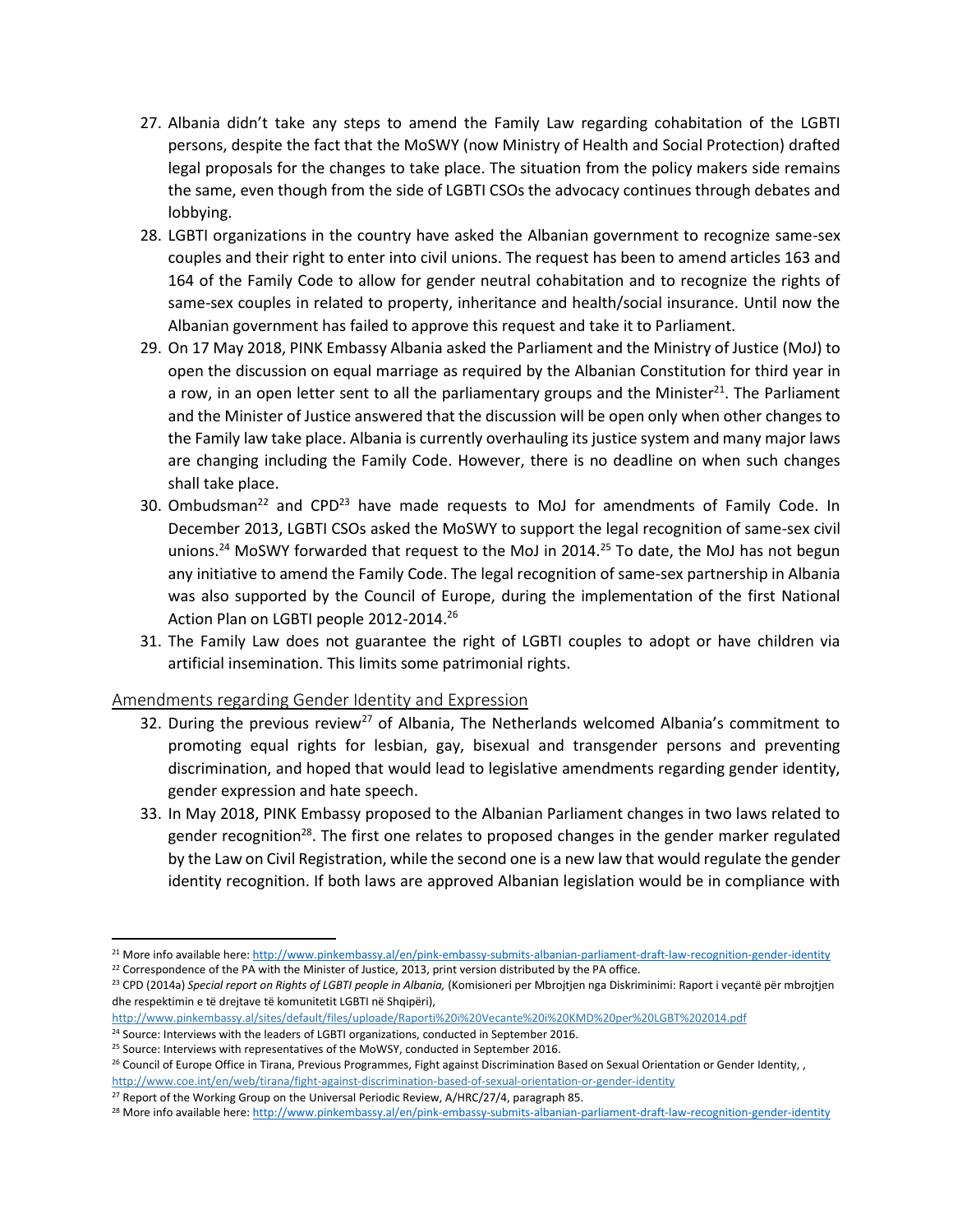international human rights standards. The Parliament is expected to open a discussion on this issue later in 2018.

# <span id="page-6-0"></span>Commissioner for the Protection from Discrimination (CPD)

- 34. As part of the LPD, CPD is appointed and serves for a five-year term and submits an annual report. Parts of the CPD's competencies are: to examine complaints, take polls in connection with discrimination, publish reports, make recommendations and meet with CSOs.
- 35. During the previous review of Albania, Montenegro highlighted<sup>29</sup> the appointment of the CPD and the adoption of the LPD. It noted efforts to integrate LGBT persons. The State delegation stated<sup>30</sup> that CPD had examined complaints alleging discrimination based on SOGI and had initiated an *ex officio* investigation in that field. The delegation provided information on the CPD's decisions and the sanctions imposed, and on training and outreach activities across the country. The CPD's competencies covered the private as well as the public sector.
- 36. In 2018 a new CPD was appointed, which seems supportive of the LGBTI rights. However, there are several cases of LGBTI discrimination pending consideration, and so far no decision has been yet taken from the CPD's office. It is important to highlight that the law doesn't provide deadlines when a decision shall take place.
- 37. Based on the report of the CSOs and based on the very small number of reports to the CPD, the lack of trust of LGBTI persons to report to this institution is obvious. In 2015, out of hundreds of cases before the CPD, four complaints of discrimination on the basis of SOGI were processed.<sup>31</sup>
- 38. Besides CPD, Albania also has an Ombudsman<sup>32</sup> that is required to address human rights, including LGBTI rights<sup>33</sup>.

# <span id="page-6-1"></span>Access to justice

#### <span id="page-6-2"></span>Law enforcement

- 39. During the previous review<sup>34</sup>, Ireland welcomed progress, including in protecting the rights of LGBT persons, and asked about the implementation of the previously accepted recommendation to educate police officers on sexual orientation issues.
- 40. There have been attempts from side of CSOs to change the curricula of the Academy of Police to include information about LGBTI people, but it was not possible. Last year, with the support of CoE, a Manual on detecting Hate Crimes on grounds of SOGI was developed and is part of the extra curricula of the Academy of Police. There has also been a series of trainings for 150 police officers based on the manual across Albania<sup>35</sup>. The CPD also trained more than 500 police officers on the concept of protection from discrimination<sup>36</sup>. However, the police force remains largely

<sup>32</sup> Law No.8454, date 4.2.1999, amended by law no.8600 date 10.04.2000, changed with law no.9398, date 12.05.2005 <http://www.avokatipopullit.gov.al/en/ligji-p%C3%ABr-avokatin-e-popullit>

 $\overline{a}$ <sup>29</sup> Report of the Working Group on the Universal Periodic Review, A/HRC/27/4, paragraph 83.

<sup>&</sup>lt;sup>30</sup> Report of the Working Group on the Universal Periodic Review, A/HRC/27/4, paragraph 64.

<sup>31</sup> Commissioner on the Protection from Discrimination (2015) *Annual Report 2015* (Komisioneri per Mbrojtjen nga Diskriminimi Raport Vjetor), http://www.kmd.al/?fq=brenda&gj=gj1&kid=142

<sup>33</sup> The Ombudsman can make reports on situation of LGBTI people, recommendations for legislative changes, and monitor the situation and treatment of LGBTI people by public institutions.

<sup>&</sup>lt;sup>34</sup> Report of the Working Group on the Universal Periodic Review, A/HRC/27/4, paragraph 76.

<sup>35</sup> More info available here[: https://www.coe.int/en/web/tirana/news/-/asset\\_publisher/SENehJ2ESZrW/content/new-guide-and-support-to](https://www.coe.int/en/web/tirana/news/-/asset_publisher/SENehJ2ESZrW/content/new-guide-and-support-to-policing-hate-crimes-against-lgbti-community-in-albania?_101_INSTANCE_SENehJ2ESZrW_viewMode=view/)policing-hate-crimes-against-lgbti-community-in-albania? 101 INSTANCE\_SENehJ2ESZrW\_viewMode=view/

<sup>&</sup>lt;sup>36</sup> Joint-report on the implementation of the LGBTI Action Plan in Albania, Ministry of Health and Social Protection, 2018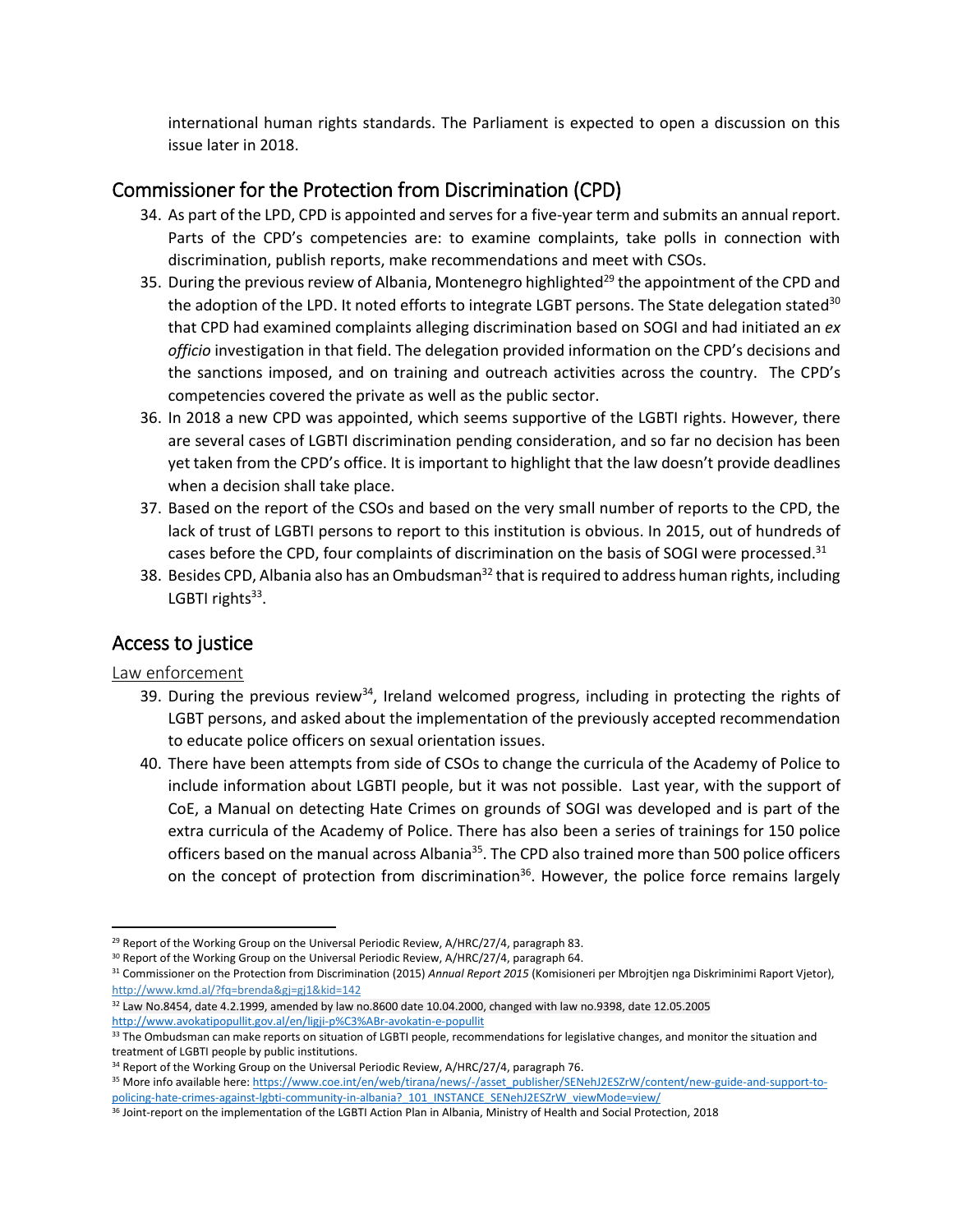untrained and uninformed on LGBTI rights and there is still need to further increase their capacities.

#### <span id="page-7-0"></span>Protection from violence

41. Violent attacks are underreported in Albania in part due to police abuse or discrimination. In the last years all LGBTI organizations in the country have reported an increasing number of LGBTI people (especially youth) asking for help to leave Albania and seek asylum in EU countries, US and Canada. This worrying trend reveals the continuous frustration of LGBTI people in Albania who have to leave the country mainly due to fear of violence and discrimination based on SOGI.

#### <span id="page-7-1"></span>Hate Crime

42. In 2013, the Albanian Parliament amended the Penal Code<sup>37</sup> to specifically define crimes motivated by SOGI as hate crimes. The same year Parliament passed a new law prohibiting the dissemination of homophobic information, with a punishment of a fine and potential jail time. Albania has no official data collection on hate crimes. As part of its five-year monitoring cycle, the European Commission against Racism and Intolerance (hereinafter: ECRI) published a report on Albania in June 2015<sup>38</sup>. ECRI requested that national authorities start gathering systematic data on attitudes towards LGBT people and the discrimination that they suffer. To combat hate crime, ECRI recommended that the police build stronger links with NGO's and the LGBT community. However, the number of reported hate-crime cases is very low and data collection on hate crimes is still lacking<sup>39</sup>.

### <span id="page-7-2"></span>Hate speech

- 43. Despite positive changes in the Albanian society, homophobic and transphobic attitudes remain very high and a culture of hetero and cis-normativity and patriarchy is still pervasive. High ranking politicians have often made scandalous remarks against LGBTI persons. Following reactions and recommendations from CSOs, government officials and equality bodies however, cases of hate speech from high ranking officials in the country have been much rare.
- 44. Acceptance of LGBTI persons remain low, particularly in rural areas. Hate speech and discriminatory language continue to be a problem in the media, especially online media. Five cases of hate speech were registered and two complaints were submitted to the CPD on the grounds of SOGI. Awareness campaigns were organised across the country, but homophobia remains widespread<sup>40</sup>.

### <span id="page-7-3"></span>Access to Education

 $\overline{a}$ 

45. In addition to the legal measures adopted to combat discrimination, Albania stated during the previous review<sup>41</sup> that it had developed a plan for 2012-2014 to address discrimination on the grounds of SOGI. It included guidance and directions for educational institutions with a view to creating a safe environment in schools, in which there would be no intolerance or social exclusion

<sup>37</sup> Penal Code of the Republic of Albania, Law No. 7895, dated 27 January 1995[, http://www.qbz.gov.al/Kode-pdf/Kodi%20Penal-2014.pdf](http://www.qbz.gov.al/Kode-pdf/Kodi%20Penal-2014.pdf) <sup>38</sup> Available here[: https://rm.coe.int/fifth-report-on-albania/16808b54ea](https://rm.coe.int/fifth-report-on-albania/16808b54ea)

<sup>&</sup>lt;sup>39</sup> As indicated in the 2018 EU Enlargement Country Report for Albania[: https://ec.europa.eu/neighbourhood](https://ec.europa.eu/neighbourhood-enlargement/sites/near/files/20180417-albania-report.pdf)[enlargement/sites/near/files/20180417-albania-report.pdf](https://ec.europa.eu/neighbourhood-enlargement/sites/near/files/20180417-albania-report.pdf)

<sup>40</sup> As indicated in the 2018 EU Enlargement Country Report for Albania[: https://ec.europa.eu/neighbourhood](https://ec.europa.eu/neighbourhood-enlargement/sites/near/files/20180417-albania-report.pdf)[enlargement/sites/near/files/20180417-albania-report.pdf](https://ec.europa.eu/neighbourhood-enlargement/sites/near/files/20180417-albania-report.pdf)

<sup>&</sup>lt;sup>41</sup> Report of the Working Group on the Universal Periodic Review, A/HRC/27/4, paragraph 20.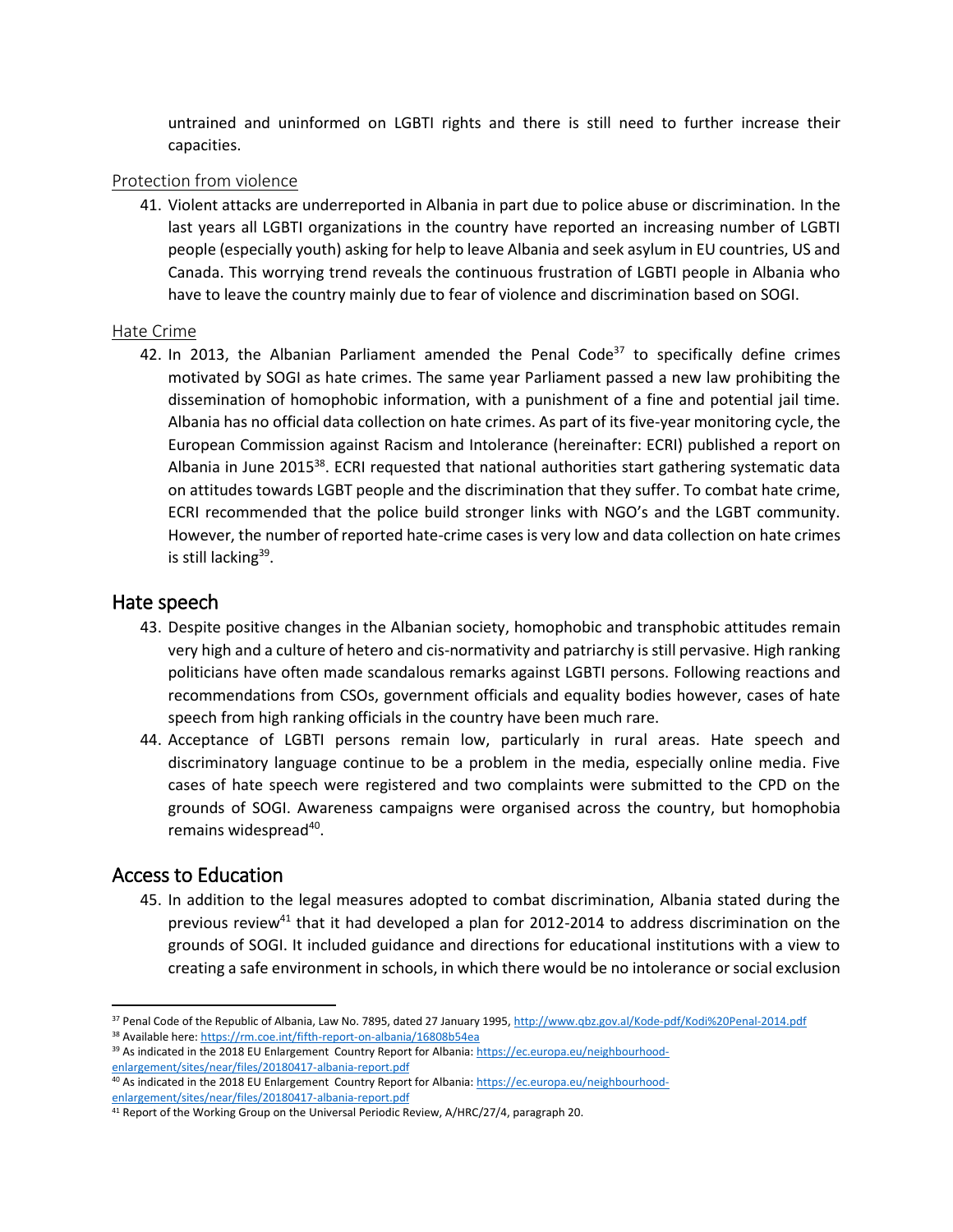on the grounds of SOGI. Though there is an acknowledgement of the advances that Albania has made in the past years with regards to LGBTI issues, CSOs have been vital to fill the gaps that Albania has not implemented

- 46. Teachers and educators remain largely uninformed on LGBTI rights, despite efforts of the Ministry of Education and LGBTI organisations to train teachers<sup>42</sup>. In June 2018, PINK Embassy published the results of a survey among teachers on their attitudes towards LGBTI adolescents in schools. The study revealed that more than 60 percent of teachers in the Albanian public education system don't report to the authorities the cases of violence and discrimination against their LGBTI students when they become aware of it, while 70 percent of them stated that they would not support the LGBTI adolescents if they came out of the closet.
- 47. Based on National Democratic Institute (NDI) poll, with regards to discrimination and bullying, 33.6 percent of teachers said that discrimination occurs because of evidenced or supposed SOGI. Only 37 percent of teachers have reacted against such violence. Similar to the general population in the NDI poll, $43$  85 percent of teachers would not accept their child if they identified as LGBTI.
- 48. Even more difficult remains the situation of transgender people, who suffer in these intolerant school environments and they are forced to drop out of school because of isolation and discrimination. School psychologists are not trained on SOGI and are not able to provide professional support to LGBTI pupils. The lack of information amongst school professionals indicates extreme homophobia and ignorance on their part. The Local Education Authorities (LEA) have not developed anti-discrimination policies targeting homophobic and transphobic bullying and violence against LGBTI pupils. LEA staff are not informed or trained on the rights of LGBTI persons, and the school curriculum does not have any information on this group.

#### <span id="page-8-0"></span>School Curriculum

- 49. During the previous review<sup>44</sup>, Republic of Korea made a recommendation to Albania to strengthen its human rights education at the national level and through the school system.
- 50. Despite many efforts the school curricula has not improved. Children and young people continue to be deprived from adequate sex education programme.
- 51. *Reducing discrimination of LGBTI in Education by reviewing the curricula at all educational levels*  and training educational employees<sup>45</sup> is stated in the NAP in the top 3 policy fields, within access to services. Up to date, no work has been done to improve the curricula of the education system with regards to LGBTI people, even though it is part of the 6 objectives of the Policy Fields of NAP: to reduce discrimination against LGBTI people within education by reviewing the curricula at all educational levels and providing training on LGBTI issues for teachers and other education professionals. 46

 $\overline{\phantom{a}}$ <sup>42</sup> More info on education in Albania available in *the GALE European Report 2017 on the Implementation of the Right to Education for Students who are Disadvantaged because of their Expression of Sexual Preference or Gendered Identity* (p. 19-26): [https://www.gale.info/doc/gale](https://www.gale.info/doc/gale-products/GALE-European-report-2017.pdf)[products/GALE-European-report-2017.pdf](https://www.gale.info/doc/gale-products/GALE-European-report-2017.pdf)

<sup>43</sup> National Democratic Institute (2015) *Public Opinion Poll on LGBTI issues: Western Balkans*[, https://www.ndi.org/LGBTI\\_Balkans\\_poll](https://www.ndi.org/LGBTI_Balkans_poll) <sup>44</sup> Report of the Working Group on the Universal Periodic Review, A/HRC/27/4, paragraph 104.88.

<sup>45</sup> National Action Plan on LGBTI people in the Republic of Albania 2016-2020, march 2016 prepared by Government of Albania, Ministry of Social Welfare and youth, page 13

<sup>46</sup> The National Plan of Action on LGBTI Rights in Albania was commissioned by the Parliament Project-Resolution "On the Protection of LGBT Rights" approved by parliament on 07.5.2015, , [https://www.parlament.al/wp-content/uploads/2016/01/projektlgbt\\_22320\\_1.pdf](https://www.parlament.al/wp-content/uploads/2016/01/projektlgbt_22320_1.pdf)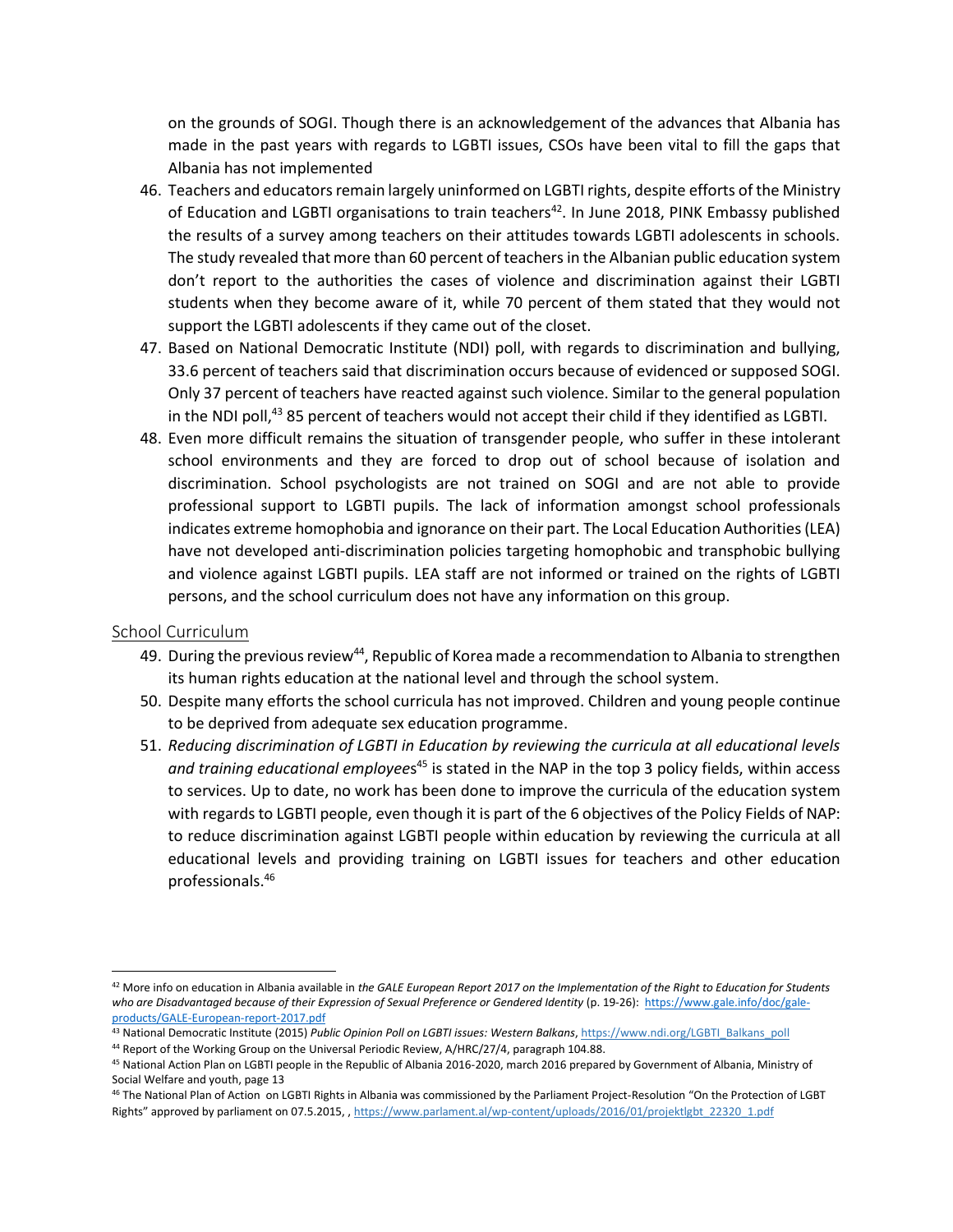#### <span id="page-9-0"></span>Violence, Bullying and Discrimination

- 52. Reports reveal that the use of homophobic slurs in addition to bullying against LGBT students is frequent in Albania. A PINK Embassy research into homophobic bullying in schools found out that almost 50% of all the cases of discrimination and bullying in schools are related to SOGI, yet more than 70% of all the complaints of LGBTI adolescents are not taken into consideration by school management<sup>47</sup>. Schools are not considered safe for LGBTI adolescents as they don't provide any supporting services and the psychologists largely ignore the requests for support. In some cases, LGBTI adolescents have reported that schools' psychologists were even offering *conversion therapies*.
- 53. In September 2017, the National Child Helpline in Albania (ALO 116) introduced the National Helpline for LGBTI Adolescents<sup>48</sup> as a new free of charge national service. So far, this is the only service that LGBTI children and adolescents can access in relation to their protection from violence, bullying and discrimination. The Government of Albania hasn't funded any initiatives or services in relation to protection of children and young people from homophobic and transphobic bullying. In 2017, PINK Embassy and ALO 116 were asked to support the case of a trans child and the school authorities were positive and supportive towards the child. However, beyond this point, trans children and adolescents remain largely "unknown" in schools due to pressure to conform with assigned sex at birth.

### <span id="page-9-1"></span>Position of Trans Individuals

- 54. Despite advancements towards the respect for the LGBTI rights, trans people in Albania do not fully enjoy rights related to their gender identity. Though it is important that there are no laws that criminalize or pathologize gender identity and trans identities, there is no legal gender recognition in the country or other laws exclusively applicable to trans individuals. In its 2015 report<sup>49</sup> the ECRI called for the introduction of legal gender recognition measures. As for official policies relevant for trans individuals, there is NAP<sup>50</sup>. However, very little has been done in relation to achieving respect for the trans rights.
- 55. Currently trans people do not enjoy the right to change their name or gender mark (identity )that is different from the gender assigned at birth. There are no specific services or clinics for trans people. There is no hormone therapy and no sex affirmation procedures. They can use publicly available health services, but often face discrimination or refusal of services from health professionals on the grounds of their gender identity. Medical staff at all levels lack training and basic concepts on trans identities and for that reason trans people are usually viewed with suspicion and treated differently. Trans persons usually have to ask for healthcare accompanied by individuals or organizations. They are often refused provision of healthcare if they are alone<sup>51</sup>.

 $\overline{a}$ 

 $47$  A survey on the discrimination of adolescents on the grounds of sexual orientation and gender identity in public education system in Albania [http://www.pinkembassy.al/sites/default/files/uploade/Diskriminimi%20per%20shkak%20te%20orientimit%20seksual%20ne%20sistemin%20a](http://www.pinkembassy.al/sites/default/files/uploade/Diskriminimi%20per%20shkak%20te%20orientimit%20seksual%20ne%20sistemin%20arsimor%20parauniversitar%20ne%20Shqiperi_0.pdf) [rsimor%20parauniversitar%20ne%20Shqiperi\\_0.pdf](http://www.pinkembassy.al/sites/default/files/uploade/Diskriminimi%20per%20shkak%20te%20orientimit%20seksual%20ne%20sistemin%20arsimor%20parauniversitar%20ne%20Shqiperi_0.pdf)

<sup>48</sup> <http://www.alo116.al/en/national-helpline-lgbti-adolescents-albania>

<sup>49</sup> Available here[: https://rm.coe.int/fifth-report-on-albania/16808b54ea](https://rm.coe.int/fifth-report-on-albania/16808b54ea)

<sup>50</sup> The National Plan of Action on LGBTI Rights in Albania was commissioned by the Parliament Project-Resolution "On the Protection of LGBT Rights" approved by parliament on 07.5.2015, , [https://www.parlament.al/wp-content/uploads/2016/01/projektlgbt\\_22320\\_1.pdf](https://www.parlament.al/wp-content/uploads/2016/01/projektlgbt_22320_1.pdf)

<sup>51</sup> Based on PINK Embassy, Alliance and Pro LGBT annual internal reporting, and Joint-report on the implementation of the LGBTI Action Plan in Albania, Ministry of Health and Social Protection, 2018.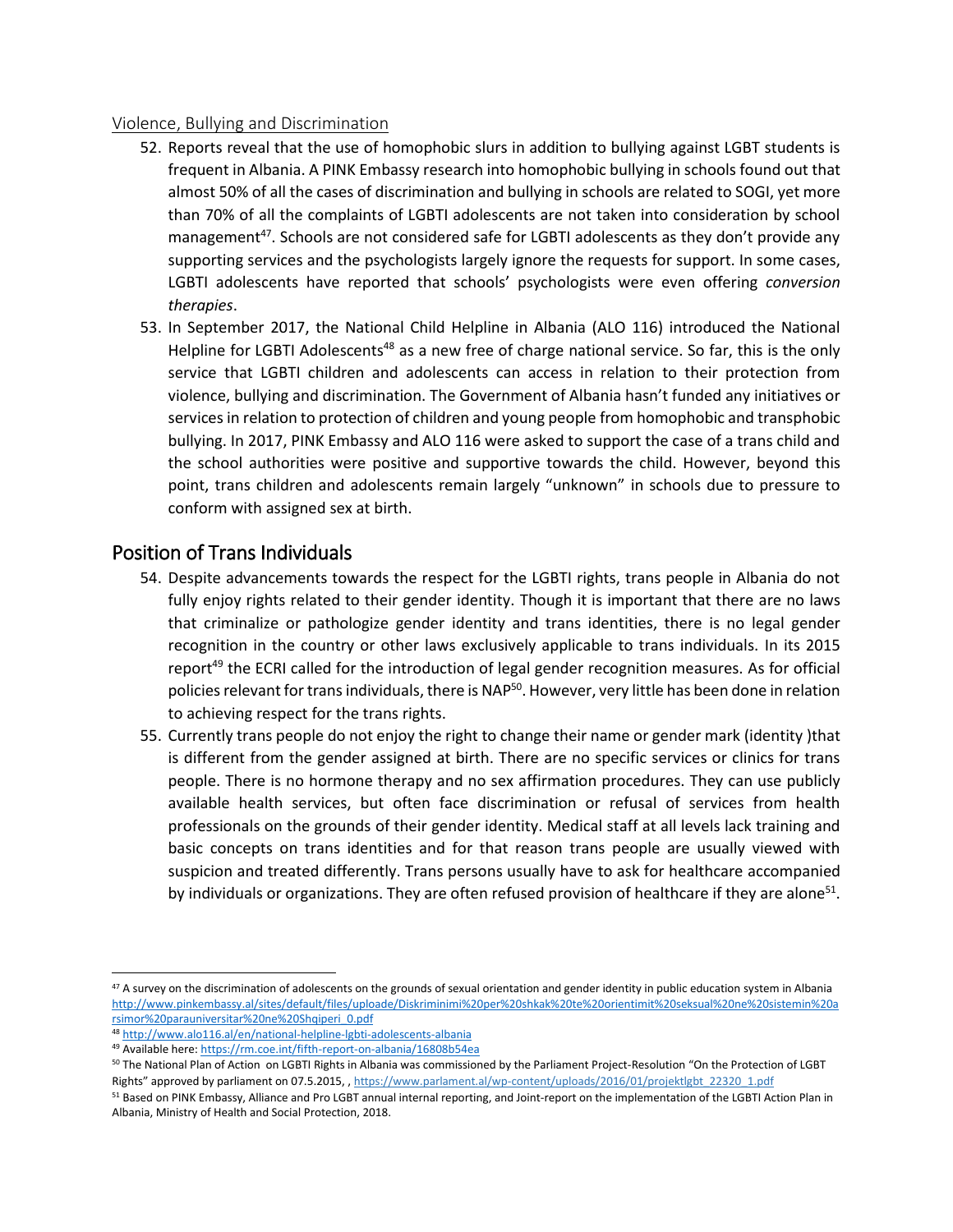- 56. The new legislation covering free legal aid<sup>52</sup> makes it possible for trans persons to receive free legal aid at any instance, if they fulfil conditions set by the law (level of income).
- 57. The legislation covering pre-university education<sup>53</sup> guarantees protection from discrimination of trans children and youth. Yet only few teachers have been trained on LGBTI concepts. Because of the bullying in schools, trans youth suffers a lot and leave school very young, while very few trans persons have established their businesses and are successful. As a consequence, they are prone to work mostly as sex workers. There is no data on trans people attending public universities.
- 58. It is very difficult to find rental homes for trans people. They often face negative responses from the landlords. With the new Law on Social Housing<sup>54</sup>, trans people could benefit and enjoy same access to social housing as every other person in Albania, providing they fulfil the conditions and criteria.
- 59. The law criminalizes<sup>55</sup> sex work in Albania. Thus, sex workers are constantly in danger of being arrested and sentenced to imprisonment. Many trans people working as sex workers often complain of being victims of violence from small groups of gangs who steal their money or abuse them physically for being trans. According to local CSOs<sup>56</sup>, they are constantly in life threatening situations.
- 60. There is no information on any trans person currently serving prison sentence in Albanian prisons. Few years back, two trans people were sentenced for theft and served at least 2 years in a male prison, based on their gender assigned at birth. However, the prison staff with assistance from CSO PINK Embassy held a training course on LGBTI rights, trans concepts and the prison officials made it sure not to let trans people live within the same rooms with other male prisoners.
- 61. Media uses profiles of trans persons to provide a picture of poverty and sex work for the whole community. This often creates conflicts within the community. CSO PINK Embassy Albania has held several meetings with media to inform them on how to report on trans issues and also has provided support to several trans persons to share their positive stories in the media, public meetings, conferences etc. Historia Ime $57$ , a news platform launched by CSO Pro LGBT, has published an online magazine dedicated only to trans community<sup>58</sup>. The website has continuously published personal stories of trans people that have been often republished by the mainstream media<sup>59</sup>. There has been no documented violation in relation to freedom of peaceful assembly of trans persons. Aleanca LGBT have worked on awareness raising campaigns on trans issues through art residencies and performances<sup>60</sup> and different exhibitions such as TURP/TRUP.

 $\overline{a}$ <sup>52</sup> *Law on Legal Aid*, Law No. 10039, date 22.12.2008, last amended by Law No. 77/2014, date 10.07.2014, Official Gazette, <http://www.tlas.org.al/sites/default/files/ligji%20per%20ndihmen%20juridike.pdf>

<sup>53</sup> *Law on Pre-University Education of the Republic of Albania*, Law No .69/2012, last amended with Law No.56/2015, date 28.5.2015, Official Gazette[, http://www.arsimi.gov.al/files/userfiles/arkiva/dok-0029.pdf](http://www.arsimi.gov.al/files/userfiles/arkiva/dok-0029.pdf)

<sup>54</sup> *Law on Social Housing*, No. 22/201[8 http://www.qbz.gov.al/Botime/Akteindividuale/Janar%202018/Fletore%2079/LIGJ%20nr.%2022-](http://www.qbz.gov.al/Botime/Akteindividuale/Janar%202018/Fletore%2079/LIGJ%20nr.%2022-2018,%20date%203.5.2018.pdf) [2018,%20date%203.5.2018.pdf](http://www.qbz.gov.al/Botime/Akteindividuale/Janar%202018/Fletore%2079/LIGJ%20nr.%2022-2018,%20date%203.5.2018.pdf)

<sup>55</sup> *The Penal Code of the Republic of Albania*, Law No. 7895, dated 27 January 1995, last amended 2013, Official Gazette, <http://www.qbz.gov.al/Kode-pdf/Kodi%20Penal-2014.pdf>

<sup>56</sup> Based on PINK Embassy, Alliance and Pro LGBT annual internal reporting

<sup>57</sup> More about Historia Ime[: https://historiaime.albweb.al/](https://historiaime.albweb.al/)

<sup>58</sup> <http://historia-ime.com/2018/01/19/trans-magazine-revista-e-pare-dedikuar-komunitetit-transgjinor/>

<sup>&</sup>lt;sup>59</sup> Serving as a source not only to the public but also to the main media outlets.

<sup>60</sup> <https://si.se/en/projects-granted-funding/unstraight-alliance-art-residency-albania-sweden/>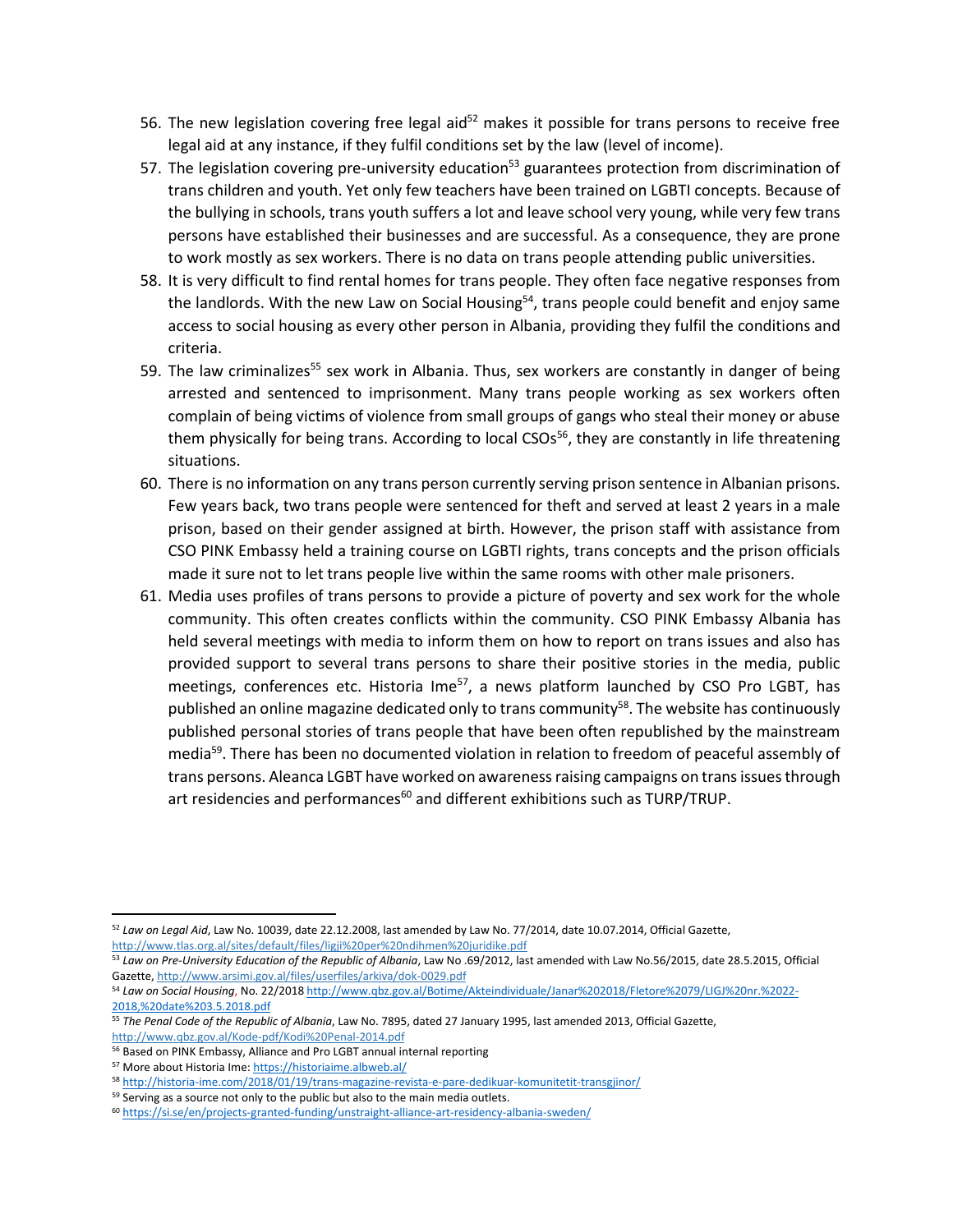### <span id="page-11-0"></span>Position of Intersex Individuals

- 62. According to 2017 Intersex Research study, $61$  legal provisions<sup>62</sup> assert that the parents bear primary responsibility for the registration of their children, and in case this procedure fails, it falls to the state institutions to carry out this procedure. The law does not provide any time limits for registration of the name and gender of a newborn, but encourages early registration. Mothers who register their newborns within 60 days from the birth (births inside the territory of the Republic of Albania) or within 90 days (births from Albanian citizens outside Albania) receive a monetary reward<sup>63</sup>.
- 63. A medical multidisciplinary team working with intersex babies and children does not exist. Few specialists participate in the process of medical treatment and verbally agree on which tests and analysis to conduct. Written protocols for establishing intersex diagnosis do not exist.
- 64. There are no provisions that specifically address the human rights of intersex people. Within LPD, sex characteristics are not listed as possible grounds of discrimination. The only current legal cases concerning intersex children are about changing the sex marker in documentation. State institutions and stakeholders still do not recognize intersex persons at any level in the system and there is a total lack of services for intersex people.

### <span id="page-11-1"></span>Prevention of HIV and AIDS

- 65. Albania has only one ambulatory outpatient clinic for treatment of HIV, and lack of antiretroviral medication throughout the year. This is constantly reported by the gay, trans and bisexual community to the LGBTI CSOs. Since all hospital procurements are now centralized within the Ministry of Health, during the beginning of the fiscal year, they often fail to procure in time many medications, including antiretroviral for people living with HIV. This is a dangerous situation because when a patient is not taking the medication for even a few days, the risk of their body becoming resistant to medication increases dramatically and it jeopardizes the entire effectiveness of the treatment.
- 66. In cases of HIV medication resistance, patients have only 4 basic regimens of treatment to choose<sup>64</sup>. The LGBTI CSOs were made aware of a case of a gay nurse living with HIV who was asked to leave the job because of his HIV status, and a case of a gay dentist with HIV who had to undergo a surgery and his HIV status became known to the doctors. He was asked by the doctors to abandon the profession of a dentist. This shows the dramatic lack of knowledge even among the health practitioners, high level of stigma and multiple discrimination.
- 67. Access to prophylactic PrEP and/or PEP for pre or post exposure to HIV is difficult, as only a handful of private pharmacies are selling PrEP and PEP, often highly priced, making it impossible for the most vulnerable part of the LGBTI community to access it.

 $\overline{\phantom{a}}$ 

<sup>61</sup> Intersex Research study 2017 in Albania, Bosnia and Herzegovina, Macedonia and Serbia[: http://www.lgbti](http://www.lgbti-era.org/sites/default/files/pdfdocs/Intersex%20Research%20Study-ENG.pdf)[era.org/sites/default/files/pdfdocs/Intersex%20Research%20Study-ENG.pdf](http://www.lgbti-era.org/sites/default/files/pdfdocs/Intersex%20Research%20Study-ENG.pdf)

 $62$  The registration of children in Albania is regulated through Law No. 10129, dated 11.05.2009, "On Civil Status", as amended.

<sup>&</sup>lt;sup>63</sup> If parents register their baby within a time period of 30 days from birth, it is legislated that they are offered a bonus of up to US\$40 by the state.

<sup>&</sup>lt;sup>64</sup> In comparison to several dozens already being used in other countries.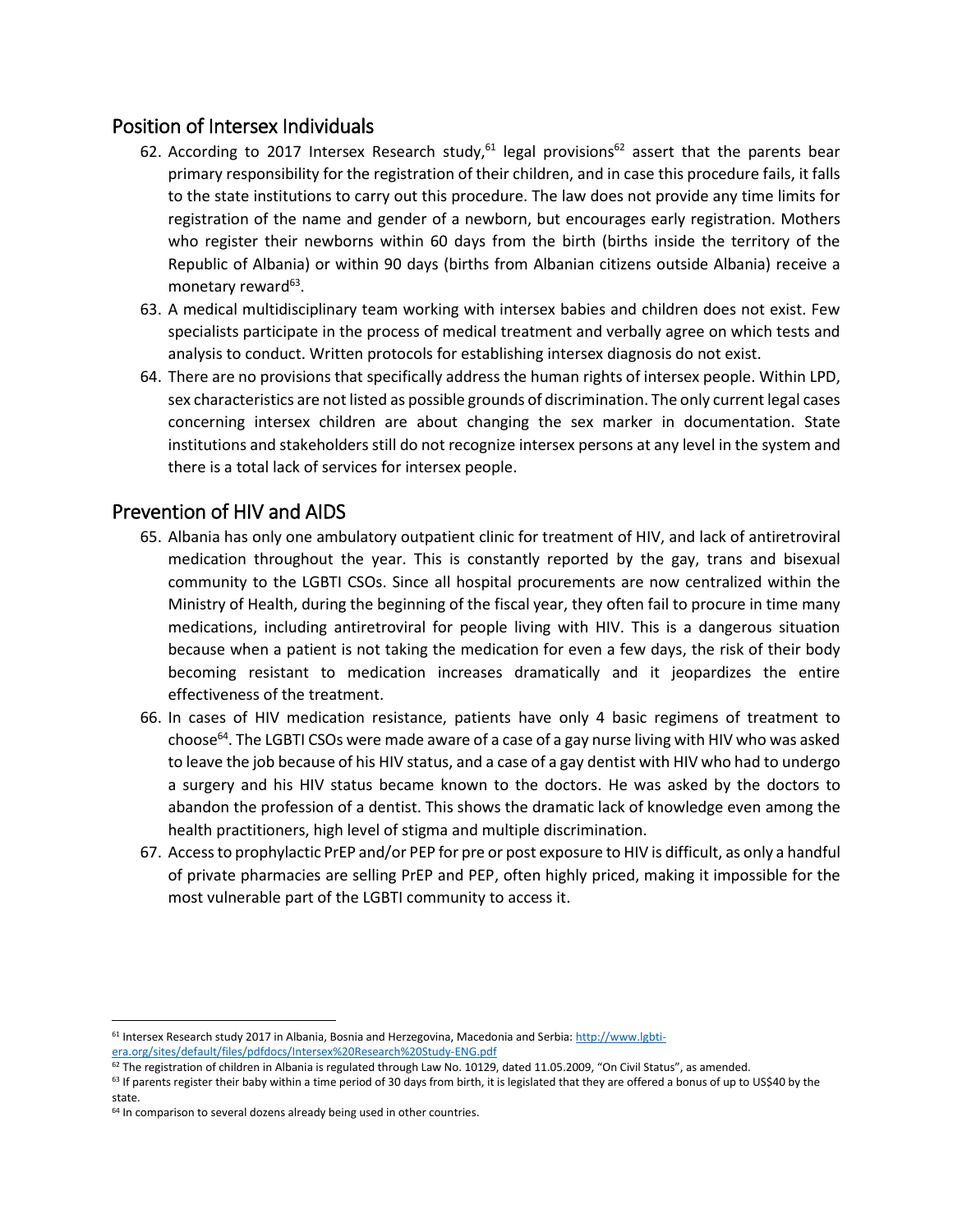# <span id="page-12-0"></span>Freedom of Association and Peaceful Assembly

68. Albania held the first Pride in the capital on May 2014<sup>65</sup>. Albanian LGBTI organisations have held public events quite successfully since May 2012 with the first ever "LGBTI Festival of Diversity" organised by PINK Embassy Albania<sup>66</sup>. The Festival, Tirana LGBTI Pride and Tirana Gay (P)ride are now held regularly, with increased number of participants, but such events remain limited to the capital Tirana. There have been minor incidents, however protection and cooperation with police has been very positive. Awareness events have been attended by high-ranking government officials and supporters.

# <span id="page-12-1"></span>Cooperation with LGBTI CSOs

69. The position of CSOs, including LGBTI CSOs, is still very problematic. An empowered civil society is a crucial component of any democratic system and substantial efforts are needed from the state to ensure meaningful consultations with civil society actors as part of an inclusive policy dialogue. The financial sustainability of CSOs remains a challenge due to fiscal and legal frameworks<sup>67</sup>.

### <span id="page-12-2"></span>List of Recommendations

- 71.1. Introduce sexual orientation, gender identity, gender expression and sex characteristics as grounds of discrimination in Article 18 of the Constitution of Albania within one year;
- 71.2. Ensure implementation of the LGBTI National Action Plan 2016-2020;
- 71.3. Ensure implementation of the Labour Code provisions dealing with SOGI;
- 71.4. Amend Family Law to provide legal recognition of same-sex partnerships within one year;
- 71.5. Strengthen the position of Commissioner for Protection from Discrimination and ensure that LGBTI persons are reporting cases of discrimination based on SOGI;
- 71.6. Improve the position of law enforcement to combat violence and hate crimes based on SOGI by building stronger links with CSOs and the LGBTI community, as well as by providing training programs about sexual orientation, gender identity and expression and sex characteristics to all members of law enforcement within next three years;
- 71.7. Ensure that legal provisions related to hate crimes are implemented and introduce official data gathering of hate crimes within one year;
- 71.8. Introduce measures to combat hate speech based on SOGI within one year and ensure adequate, positive and non-discriminatory treatment of LGBTI individuals in media, online and public sphere;
- 71.9. Ensure that LGBTI individuals are protected from bullying, discrimination and inaccessibility within educational system by reviewing school curricula and introducing training programs about sexual orientation, gender identity and expression and sex characteristics in all educational institutions within next three years;
- 71.10. In line with international standards, adopt legal provisions that will allow legal gender recognition to trans individuals in the country and change of their identity that is different from the gender assigned at birth within one year;
- 71.11. Within two years, introduce legal provisions and awareness-raising campaigns that would increase the visibility of intersex persons and ensure their adequate protection and well-being,

l

<sup>65</sup> <http://www.pinkembassy.al/en/1st-ever-lgbt-pride-held-albania>

<sup>66</sup> <http://www.pinkembassy.al/en/about-pink>

<sup>67</sup> As indicated in the 2018 EU Enlargement Country Report for Albania[: https://ec.europa.eu/neighbourhood](https://ec.europa.eu/neighbourhood-enlargement/sites/near/files/20180417-albania-report.pdf)[enlargement/sites/near/files/20180417-albania-report.pdf](https://ec.europa.eu/neighbourhood-enlargement/sites/near/files/20180417-albania-report.pdf)